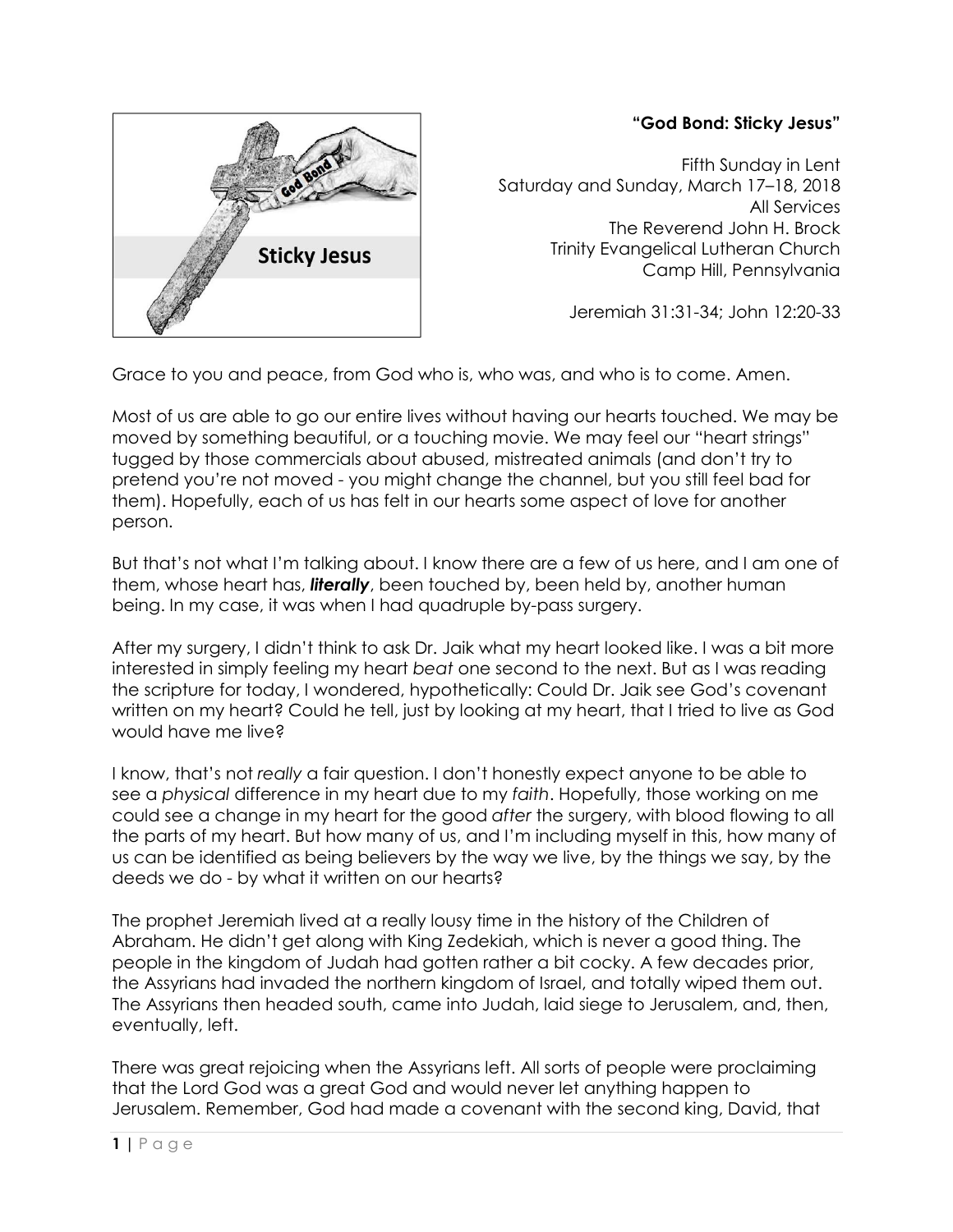there would always be a descendant of David's on the throne in Jerusalem. The people in Jeremiah's day were interpreting that as there would always be a Jerusalem under Jewish control.

What they *didn't* take into account was that a great deal of the people were choosing to either supplement their worship of the Lord God Almighty with the worship of *other*  gods, or they were out right ignoring Lord God Almighty altogether and living for themselves, or these gods from the surrounding countries.

Along comes Jeremiah, saying:

*Look, folks, we have turned away from worshiping the Lord God Almighty. If we Do Not Return, God is going to allow our enemies to come in and take Jerusalem. And we will not like that.*

To which the people pretty much all responded:

*Shut up, Jeremiah. The Lord God Almighty loves us and is never going to let Jerusalem fall*.

I'll give you three guesses as to what eventually happens during Jeremiah's lifetime (here's a hint: it's called The Exile).

Our reading today comes at a point where Jeremiah is reminding the people of what God **has** done for them, what God **is** doing for them, and what God **will** do for them, so long as they continue to follow God's ways. And in order that they will *always*  remember how God calls them to live, always remember that God stays with them no matter what is going on in their lives, regardless of whether they have brought it on themselves or not, Jeremiah tells them that God is giving them a new promise, this new covenant: this promise of self-accountability, of forgiveness. And God is going to put right where they will never lose it: right on their hearts.

The word of God will stay with them, will *stick* with them, in ways they cannot even begin to fathom, because God has made it part of their very core. God has bound that word into their very fabric of their being.

And maybe you're saying,

*Okay, God has done this for the people of Jeremiah's day. But that was 2,500 years ago. But what about us, today?* 

Guess what happens at baptism? That same *Word of God* given to the people of Jeremiah's day, has been passed down from then until now. That same covenant is given to us, *through* Christ, at our *baptism*, because of Jesus' death.

So, here's an interesting thing: Do you know how I was held together after my heart operation? Most folks who have an operation like mine joke about becoming part of the "zipper club", because of the way our scars look like a zipper on our chest, after our skin is sewn. Except my incision *wasn't* **sewn** back together: Dr. Jaik used Superglue to hold me skin. It was less likely to get infected, he said. Also, glue doesn't leave as noticeable of a scar.